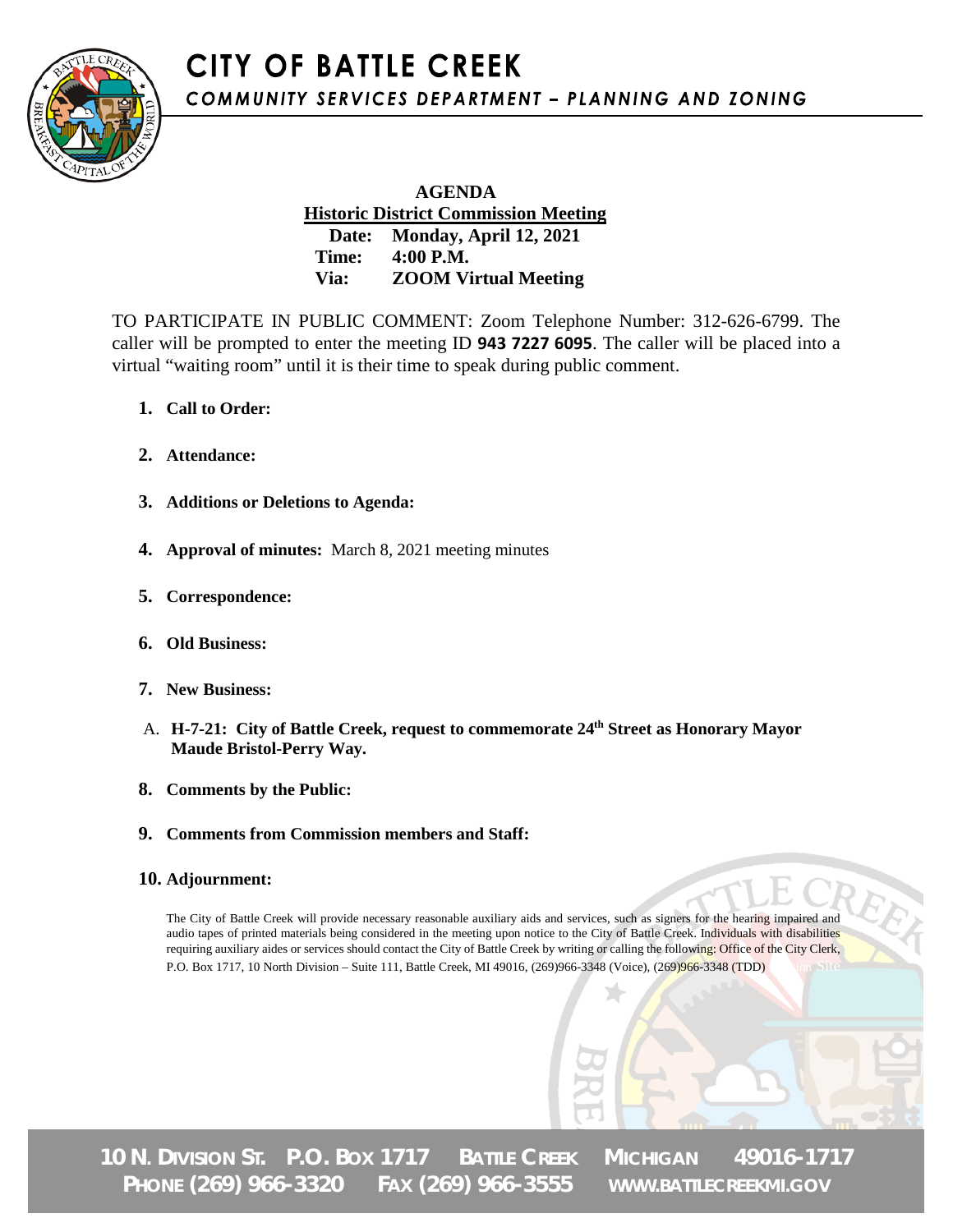#### CITY OF BATTLE CREEK **HISTORIC DISTRICT COMMISSION** Zoom Virtual Meeting 10 North Division, Battle Creek, MI 49014 **Minutes for Monday, March 8, 2021**

Meeting called to order by Chairperson Newman at 4:00 p.m. This meeting was held virtually via Zoom Virtual Meeting.

**Present:** C. Newman, K. Faris, S. Chubinski, G. Drozdowski, R. Simpson, A. Reid, D. Sallee

**Absent**: T. White

S**taff Present:** Eric Feldt, Planning and Zoning Coordinator, Michele D. Sutherland, Customer Service Rep II, Marcie Gillett, Community Services Manager, Marcel Stoetzel, Deputy City Attorney; Ted Dearing, Assistant City Manager, Sarah VanWormer, IT, Jessica Vanderkolk, Communications Manager.

**Announcement**: None.

**Public Comments:** None.

**Approval of the Minutes for the February 8, 2021 meeting:** Motion made by Commissioner Drozdowski, seconded by Commissioner Reid. **MOTION APPROVED.** 

**A roll call was taken:**

**Comm. Newman, yes Comm. Chubinski, yes Comm. Simpson, yes Comm. Sallee, yes Comm. Reid, yes Comm. Drozdowski, yes**

#### **OLD BUSINESS:** None.

#### **NEW BUSINESS:**

**A: H-05-21:** Certificate of Appropriateness request by Midwest Sign Company, 7381 Ardith Ct., Suite D., Byron Center, MI for a new free-standing ground sign at 337 Champion Street.

**Staff Presentation:** Presentation given by Eric Feldt. Staff recommends HDC approval of a Certificate of Appropriateness of the new sign for 337 Champion Street with the condition that if archeological resources are discovered during installation of the fence they will notify the City of Battle Creek. As the request meets the standards outlined in Chapter 1470.09 "Review of Applications", Chapter 1470.17 "Preservation of Historic Features" and the Secretary of Interior's Standards and Guidelines, as outlined in the staff report.

#### **Applicant Presentation:** None.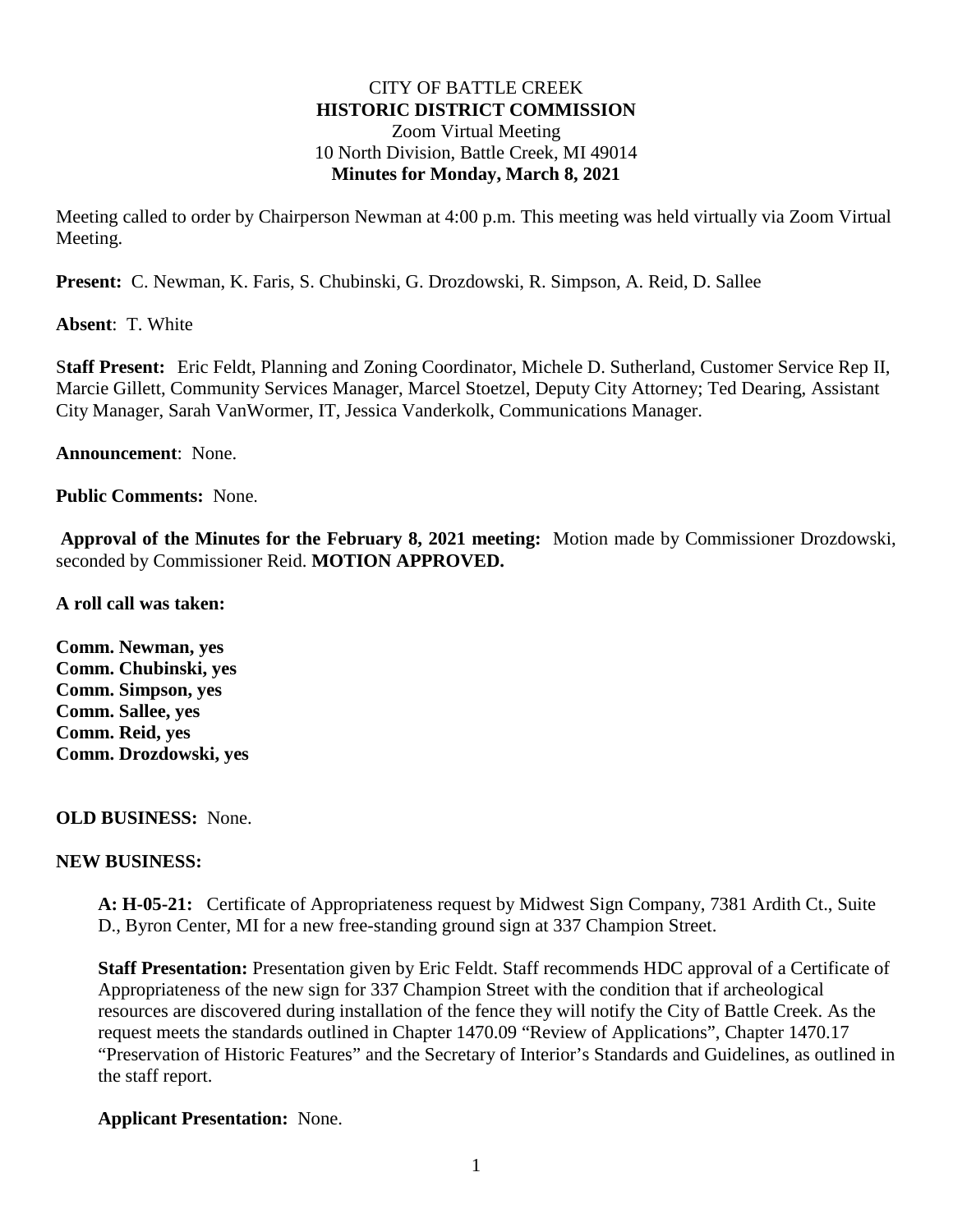**Public Comments:** None.

#### **HDC Discussion:**

With no discussion, a motion was made:

# **A MOTION WAS MADE BY COMMISSIONER DROZDOWSKI AND SUPPORTED BY COMMISSIONER SALLEE TO APPROVE A CERTIFICATE OF APPROPRIATENESS FOR A NEW GROUND SIGN AT 337 CHAMPION STREET. A VOTE WAS TAKEN 6-0, MOTION APPROVED.**

**A roll call was taken:**

**Comm. Newman, yes Comm. Chubinski, yes Comm. Simpson, yes Comm. Sallee, yes Comm. Reid, yes Comm. Drozdowski, yes**

**B. H-06-21:** Certificate of Appropriateness request by the City of Battle Creek, 10 N. Division St., Battle Creek, MI, to replace a secondary entrance with a roll up/garage-type door for a restaurant located at 80 W. Michigan Ave., Torti Taco.

**Staff Presentation:** Eric Feldt gave the staff presentation. Staff recommends approval of the Certificate of Appropriateness at 80 W. Michigan, Torti Taco, for the new overhead door as the request meets the standards outlined in Chapter 1470.09 "Review of Applications", under Chapter 1470.17 "Preservation of Historic Features" and the Secretary of Interior's Standards and Guidelines, as outlined in the staff report.

#### **Applicant Presentation**: None.

#### **HDC Discussion:**

Comm. Simpson inquired if there would be an air curtain.

Comm. Newman, Architect states that an air curtain has not been finalized. The door will allow a nice air for a nice spring day, Fall day or a summer evening.

Comm. Simpson states it is a beautiful design and he's looking forward to beer and queso night.

After the discussion, a motion was made:

### **A MOTION WAS MADE BY COMMISSIONER DROZDOWSKI AND SECONDED BY COMMISSIONER REID TO APPROVE THE CERTIFICATE OF APPROPRIATENESS FOR A SECONDARY ENTRANCE WITH A ROLL UP/GARAGE-TYPE DOOR FOR TORTI TACO, LOCATED AT 80 W. MICHIGAN AVENUE. A VOTE WAS TAKEN, 5-0-1, MOTION APPROVED.**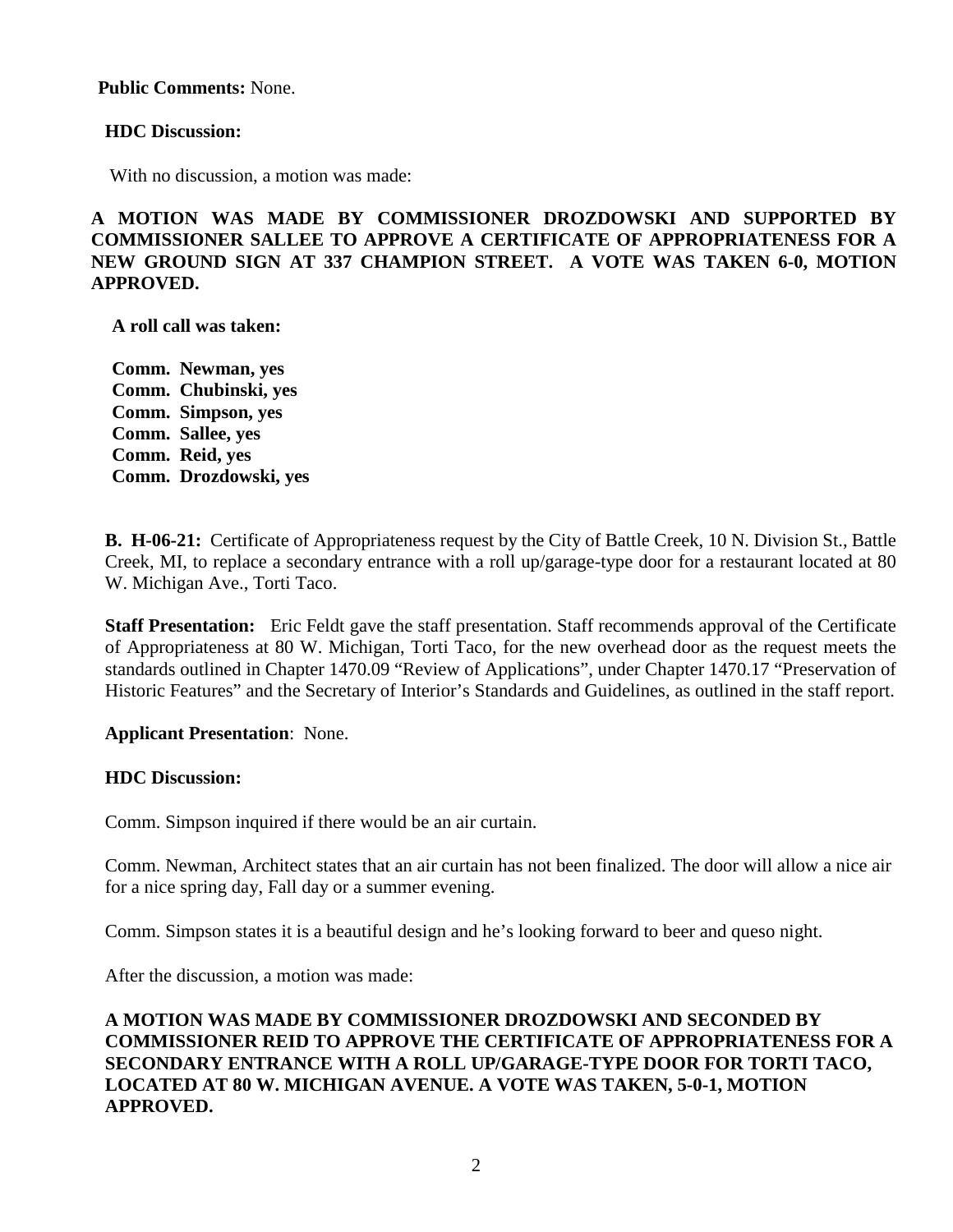**A roll call was taken:**

**Comm. Newman, RECUSED, he is the architect on the project.** 

**Comm. Chubinski, yes Comm. Simpson, yes Comm. Sallee, yes Comm. Reid, yes Comm. Drozdowski, yes**

# **PUBLIC COMMENTS:** None.

# **COMMENTS FROM COMMISSION STAFF:**

Marcie Gillette, Community Services Manager, states that it has been recommended and suggested that it may be helpful if staff provides board members with some meeting scripts. This will provide some guidance in helping with the order of business and making motions. So you may see a template script in your next packet.

### **COMMENTS FROM COMMISSION MEMBERS:** None.

### **ADJOURNMENT:**

Chairperson Newman adjourned the meeting at 4:19 p.m..

Submitted by: Michele D. Sutherland, CSR II, Planning and Zoning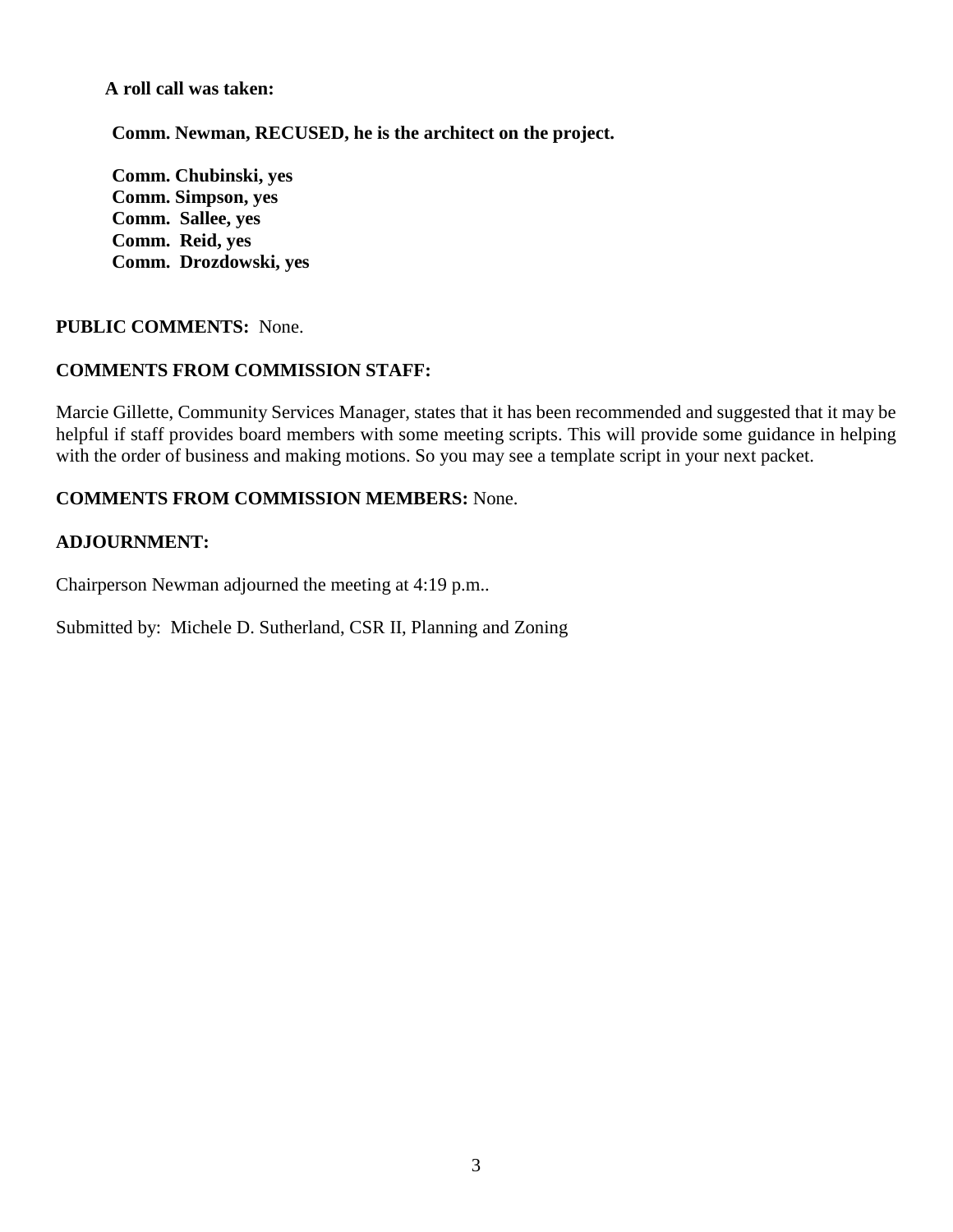

# **Battle Creek Historic District Commission**

Staff Report

 **24th Street**

Meeting: April 12, 2021 Case No. H-07-21

| To:      | <b>Historic District Commission</b>                                                                                                                                  |
|----------|----------------------------------------------------------------------------------------------------------------------------------------------------------------------|
| From:    | Eric Feldt, Planning/Zoning Coordinator, AICP, CFM                                                                                                                   |
| Date:    | April 5, 2021                                                                                                                                                        |
| Subject: | A request for a commemorative street name designation of 24th Street between<br>Columbia Avenue and Territorial Road as "Honorary Mayor Maude Bristol-Perry<br>Way". |

# **Summary of Request**

A request for comments for a proposed commemorative designation of 24<sup>th</sup> Street between W. Columbia Avenue and W. Territorial Road stating "Honorary Mayor Maude Bristol-Perry Way". This road section is depicted on the map below. The overall neighborhood along this stretch of road is not located within any local or national historic districts of the City of Battle Creek, nor are there any historic resources in this area that are listed on the National Register of Historic Places.



Figure 1. Map showing project area along 24<sup>th</sup> Street between W. Territorial Rd to the north and W. Columbia Ave. to the south.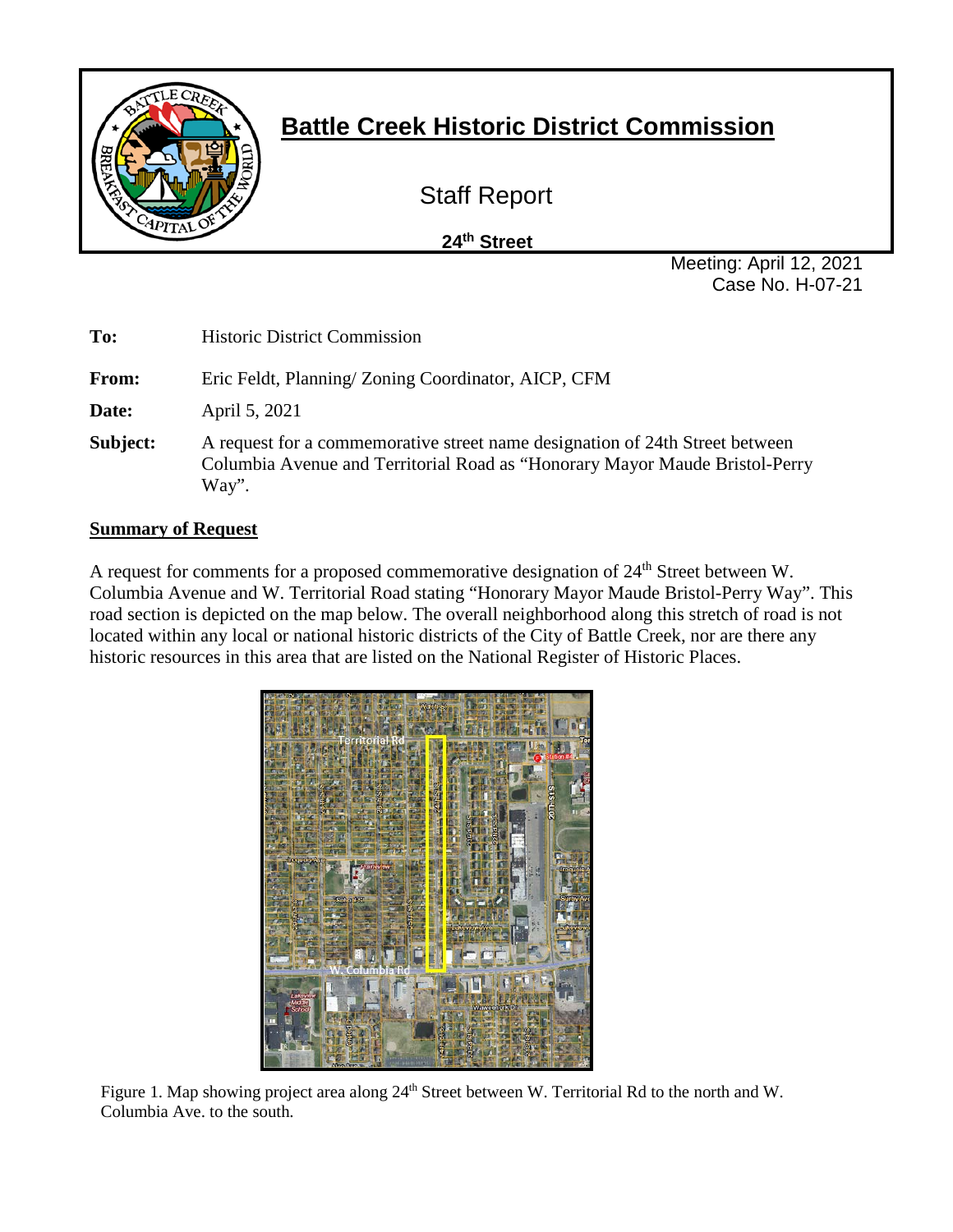# **Neighborhood Description**

The development along the subject road section consists of primarily single-story, single family detached homes and a few multifamily buildings. These properties have relatively spacious yards and most have driveway access off of 24<sup>th</sup> Street. Further, the overall neighborhood has a semi-urban character streetscape with sidewalks, street trees, and street lights. City utilities such as water, sewer, and stormwater services are provided in the area. Based on City's records, many of the homes in the area were built during the 1920s, 1940s, and 1950s, and a few in the past 30 years. Despite their age and known architectural styles during those times, many homes in the subject area do not have many prominent architectural features nor are represent historic architectural styles.

# **Procedure; Section 220.09**

Pursuant to City of Battle Creek Section 220.09 *Commemorative Designation*, a petitioner may request to add a commemorative designation to a street that relates to various elements or persons having historic significance. Under this section, the petition would not result in renaming the official street name. Costs incurred by this petition would be covered by the petitioner. Petitions for a commemorative designation request are reviewed by various City departments/ divisions and local agencies for commenting, such as the Historic District Commission per 220.09(c). All abutting property owners of the subject section of the street would be notified of the request by mail from the City. The City Commission would consider such petition and provide a final vote.

### **Analysis and Recommendation**

As noted earlier, the scope of the project under review is not located within any local or national historic district of the City of Battle Creek, nor are there any historic resources in this area that are listed on the National Register of Historic Places. Therefore, there are no applicable items under Chapter 1470 *Historic Preservation* pertaining to this project. Nonetheless, Section 220.09 affords the Historic District Commission to provide comments that would then be provided to the City Commission for their action.

**Therefore, planning staff recommends the Historic District Commission provide any comments to City Commission and support this petition to add a commemorative designation of 24th Street between W. Columbia Avenue and W. Territorial Road stating "Honorary Mayor Maude Bristol-Perry Way".**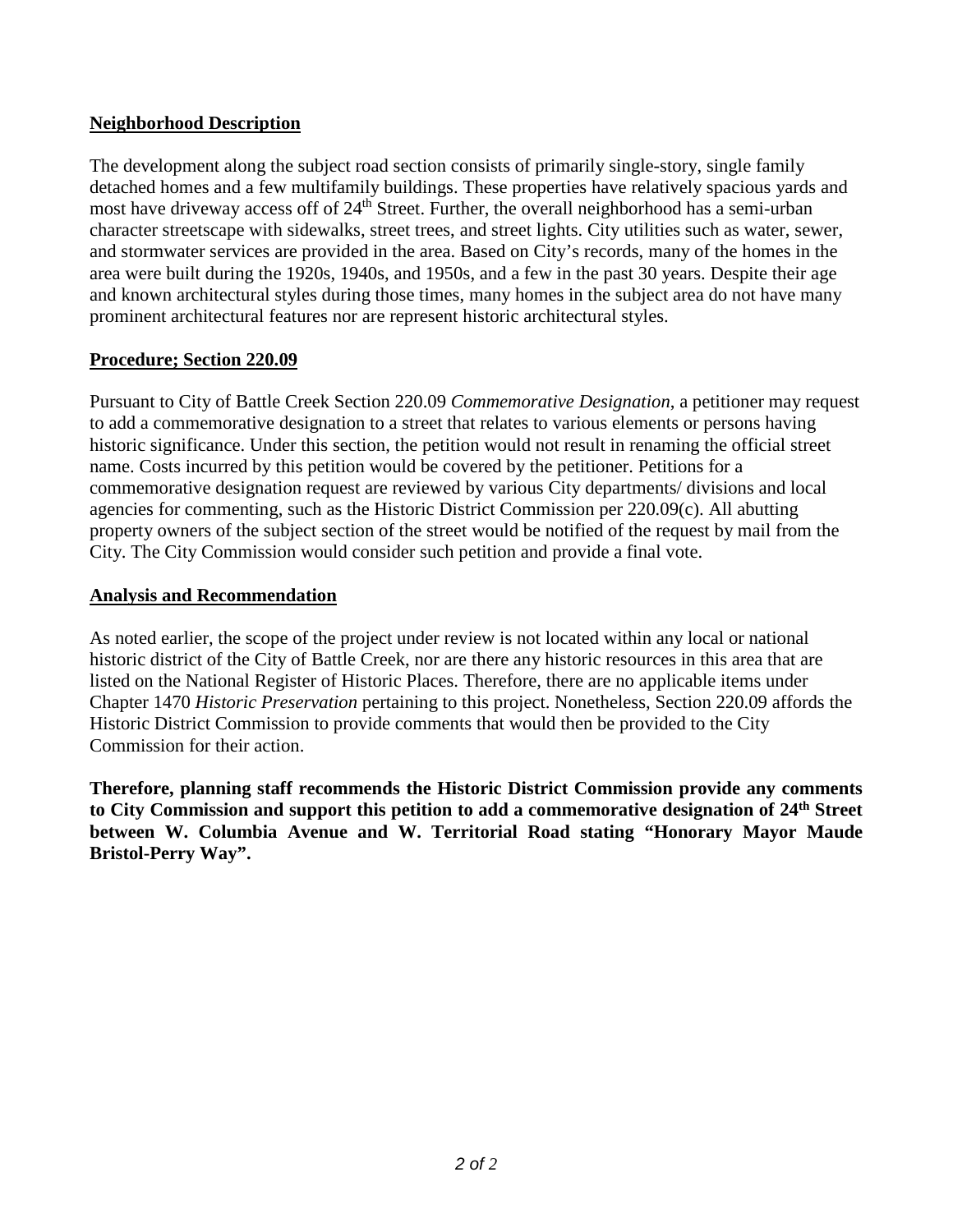

# **CITY OF BATTLE CREEK**

DEPARTMENT OF PUBLIC WORKS

March 19, 2021

Eric Feldt Planning and Zoning Coordinator 10 N Division St Battle Creek, MI 49014

Mr Feldt,

The City of Battle Creek received a request for a commemorative designation to 24<sup>th</sup> Street from Columbia Ave to Territorial Road as Honorary Mayor Maude Bristol-Perry Way from friends and family. Attached to this letter is a brief history of the former Mayor Bristol-Perry. The location was selected because she has owned and operated Sugar and Spice Daycare located at 143 S 24<sup>th</sup> Street for several years.

The City of Battle Creek's Code of ordinance – 220.09 Commemorative Designation, allows for this type of designation with some restrictions. I've included a copy of the ordinance for review.

One requirement is to solicit review and comment from the Historic District Commission. I am asking that you place this issue on your April 12, 2021 Historic District Commission Agenda and forward any comments to me.

The proposed schedule will be to place this in front of City Commission on April 20, 2021 for consideration.

Thank you for your help,

Com 9.72

Carl Fedders PE DPW Director cefedders@battlecreekmi.gov 269.966.3490



**150 SOUTH KENDALL STREET BATTLE CREEK MICHIGAN 49037** 

**PHONE (269) 966-3343 WWW.BATTLECREEKMI.GOV**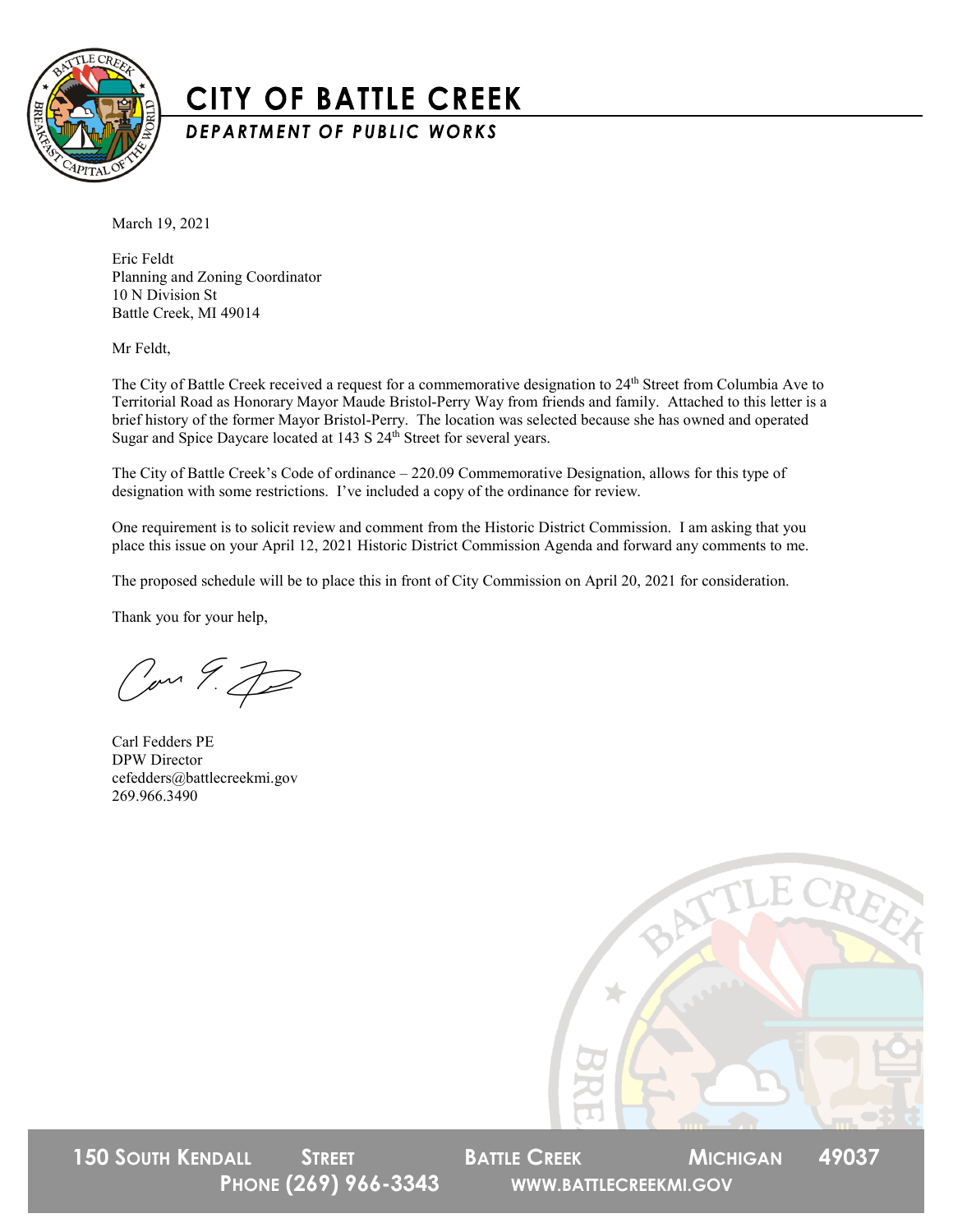City Manager's Office 10 North Division Street RM 206 Battle Creek, MI 49014

 $3-03-2021$  6:00 P.M.

City of Battle Creek Commissioners

Janet Ann Dickerson-Caldwell

269-962-1888 dickerson1954@att.net

2 sheets

Request to apply for commemorative designation for a street sign for former Mayor Maude J. Bristol Perry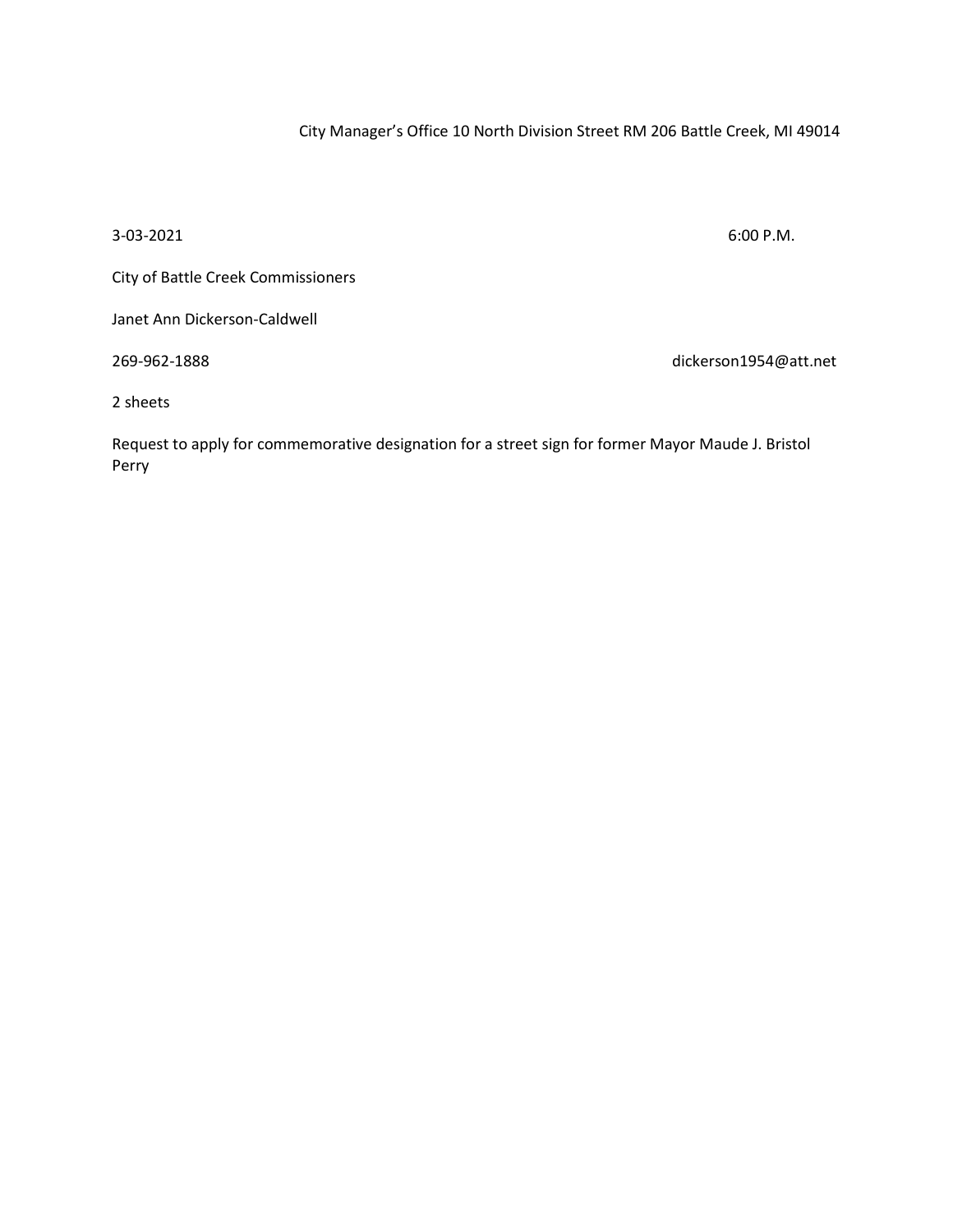March 1, 2021

To: Mayor Mark A. Behnke

CC: Rebecca L. Fleury and Shawna M. Allen

Reg: Request to apply for the commemorative designation for a street sign for former Mayor Maude J. Bristol Perry.

Dear Mayor Behnke, and City of Battle Creek Commissioners,

We are writing on behalf of the family, friends and Battle Creek community to request the commemorative designation of a street sign for former Mayor, Maude J. Bristol Perry, located on 24<sup>th</sup> street and E Columbia Avenue. 24<sup>th</sup> street, and Territorial Road.

We would like to honor former Mayor, Maude J. Bristol Perry for her historical significance to the community. Her involvement over the past 50 plus years as a business leader, civil servant and community advocate for early childhood education has demonstrated an extraordinary and consistent voluntary commitment and lifetime dedication to the Battle Creek community.

1. Applicant's Name:

a) Janet Dickerson Caldwell, 65 Bynum Dr. Battle Creek, MI. 49017

[dickerson1954@att.net,](mailto:dickerson1954@att.net) (269)420-7520

b) Shanna J. Mueller, 19578 Pierson Dr. Northville MI. 48167

[smueller21@aol.com,](mailto:smueller21@aol.com) (734)516-0103

- 2. Proposed Honoree's Name: former Mayor Maude J. Bristol Perry
- 3. Proposed Location for Co-naming: located on 24<sup>th</sup> street between Columbia Avenue and Territorial Road.

Thank you for your consideration we look forward to hearing from you.

Kindest Regards,

Janet Dickerson Caldwell and Shanna J. Mueller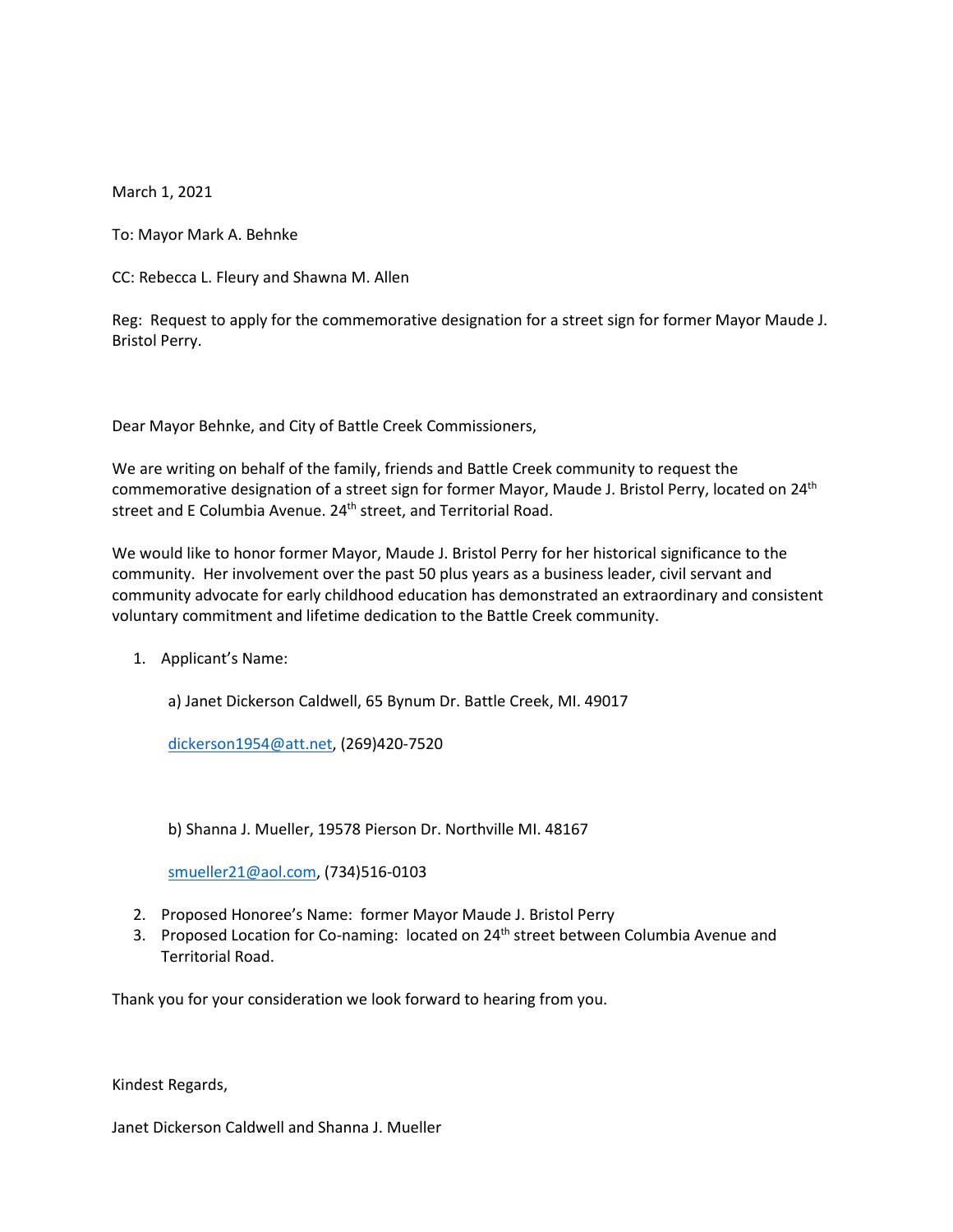#### Maude Dickerson Bristol-Perry, Local Business Woman & Politician

Maude Dickerson Bristol-Perry was born in Memphis, Tennessee, and came to Battle Creek in 1953 with her parents and two older brothers. Her parents were very significant in her life and have always supported her involvement. Her father, a local Barber, operated Dickerson Barber Shop for many years. He instilled strong business ethics, in her, while her mother, a devoted church missionary, instilled strong religious and social values.

After graduating from Battle Creek Central High School in 1956, Bristol-Perry worked in Grand Rapids for a while, returning to work as a nurse's aide at Leila Hospital in 1963. She worked as a legal secretary to Attorney (Judge) Shelton Penn in 1964. He encouraged her to run for the Calhoun County Board of Supervisors in 1968, and she beat an incumbent for the seat, becoming the board's first black female member.

Her love for children led her to open Sugar & Spice Childcare Center on Upton Avenue in 1973. She set up a child care service at Kellogg Community College in 1987, started an after school program at Wilson Elementary School, and the former Battle Creek Day Care Center while still operating the original Sugar and Spice Child Care Center which she currently operates on 24th Street.

In 1982, she was elected to the Battle Creek City Commission. During her five years on the commission, she served on the planning commission, Downtown Development Authority, was a member of Battle Creek Unlimited and President of the Calhoun County Business and Professional Association. In April 1984, she became the city's first African American Female Mayor, which opened many opportunities locally, and to travel abroad.

Perry became chairman of the Area Metropolitan Services Agency in 1986 and was a member of the National League of Cities Community and Economic Development Policy Committee. She was project coordinator for the West End Redevelopment Association and founder of the Minority Business Owners Association. She served as President of the Battle Creek Branch NAACP for four years and was a member of the Battle Creek Prayer Breakfast for fourteen years, as well as Mount Zion A.M.E Church Trustee.

In 1989 she met and married Richard A. Perry, a local Businessman, who is now deceased, but was very significant in her life. In his loving memory, she established the Richard A. Perry Scholarship Fund to help young children achieve their dreams.

She continues to operate Sugar & Spice Childcare Center for over 48 years and has served on the board of Maranatha Original Church of God for over 25 years. Over the years she has received many recognition awards for her community service.

She says "through my vision and the knowledge that God has given me, along with the gift of compassion, I plan to continue working in the childcare business and helping others. My achievements have come from my faith in the power of God and in knowing my purpose in life."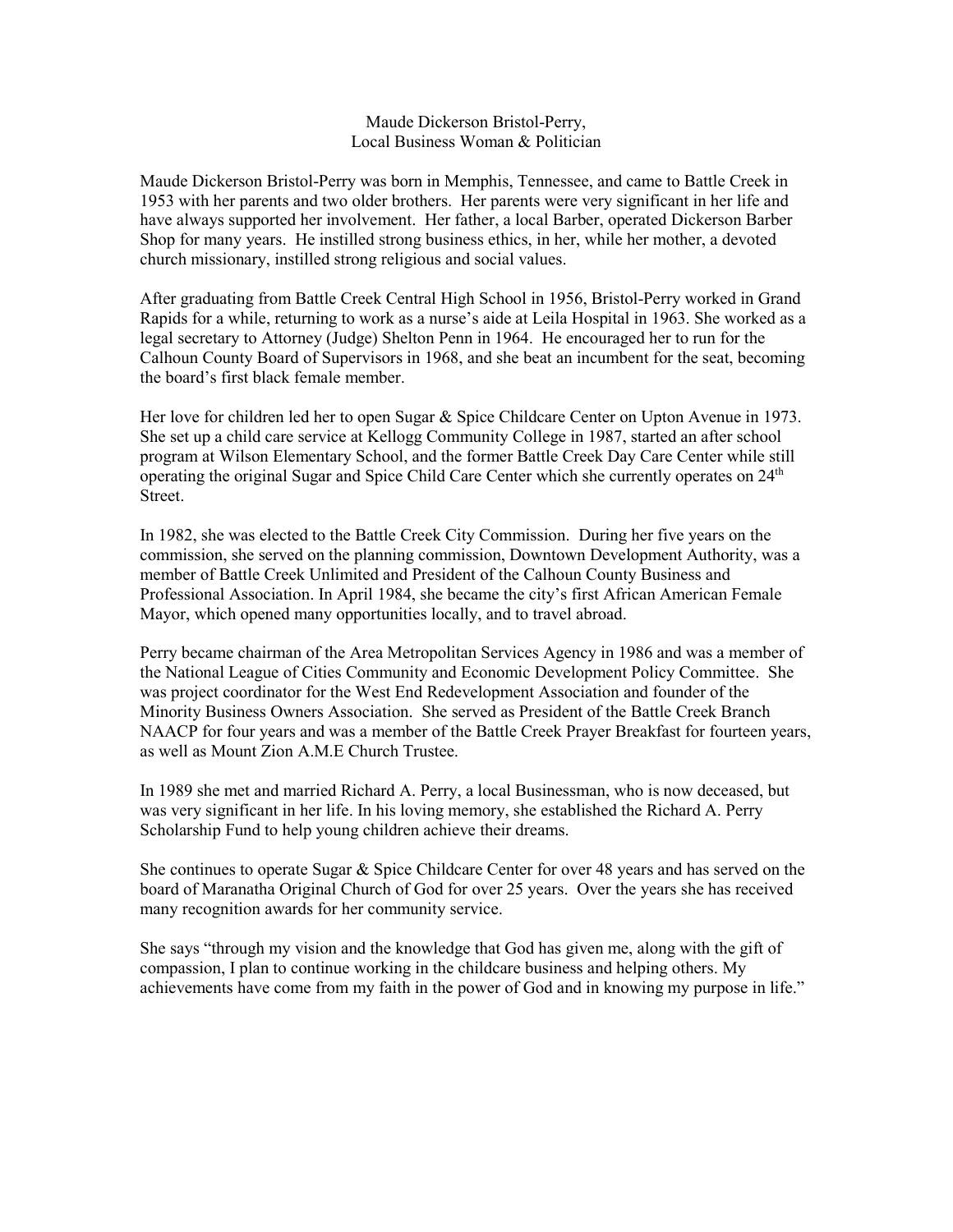# **220.09 COMMEMORATIVE DESIGNATION.**

 (a) Alternative to Street Name Change. Without changing the official street name, streets may be designated to commemorate persons, events or organizations not meeting the criteria or conditions for a street name change.

(b) Procedure. To request the commemorative designation of a street or portion of a street, three or more of the following conditions must be fulfilled prior to consideration by the City Commission to commemoratively designate a street or portion of a street:

 (1) The proposed commemorative name or designation shall either be informative in nature or of historical significance, including a former street name determined to be of historical significance, or a memorial to an individual or family having national, state or local significance for notable community service.

 (2) The proposed name shall not be similar or duplicative of a current street name in the Battle Creek metropolitan area.

 (3) A commemorative designation is to be limited to that portion of the street or portion of the community where the designation is significant.

 (c) Review of Commemorative Designation Requests. A request for the commemorative designation of a City street shall be directed to the Planning and Community Development Department. The Department shall refer the request to the following City Departments for review and comment:

- (1) Fire Department;
- (2) Police Department;
- (3) Traffic Engineering Manager;
- (4) Geographic Information Systems Department;
- (5) Battle Creek Historic District Commission.

 (d) Report. The Planning and Community Development Department shall prepare a report for the City Manager, applying the required conditions for commemorative street designation contained in this section. The Manager shall forward the report to the City Commission for consideration and public hearing. All property owners of record directly abutting the street or portion of the street as well as affected neighborhood partnership associations shall be notified of the public hearing by regular mail.

 (e) Consideration of Request. City Commission shall approve or deny a request to commemorate a City street or portion of a City street following a public hearing within thirty days of the public hearing. Upon approval of a commemorative designation of a public street, the City shall add the honorary commemorative name to any City street sign name along the section of the street so designated. The street name designs and placement must conform to the Battle Creek Traffic Engineering Operations Manual. The commemorative name shall be clearly subordinate to the primary name in size and style of lettering. A logo may also be included to highlight the designation. The cost of producing, installing, maintaining and replacing commemorative names shall be paid for by the requesting party prior to any City work being commenced to change signs.

 (f) Heritage Streets. The following streets are recognized and commemoratively designated as Heritage Streets as being in existence when Battle Creek was incorporated as a City and remain in existence under their original name at the time of adoption of this ordinance: Bartlett, Battle Creek, Bennett, Brook, Calhoun, Caroline, Cass, Champion, Cherry, Clay, Cliff, College, Division, Fountain, Frelinghuysen, Fremont, Goguac, Green, Jackson, Jay, Kendall, Main, Manchester, Mary, McCamly,